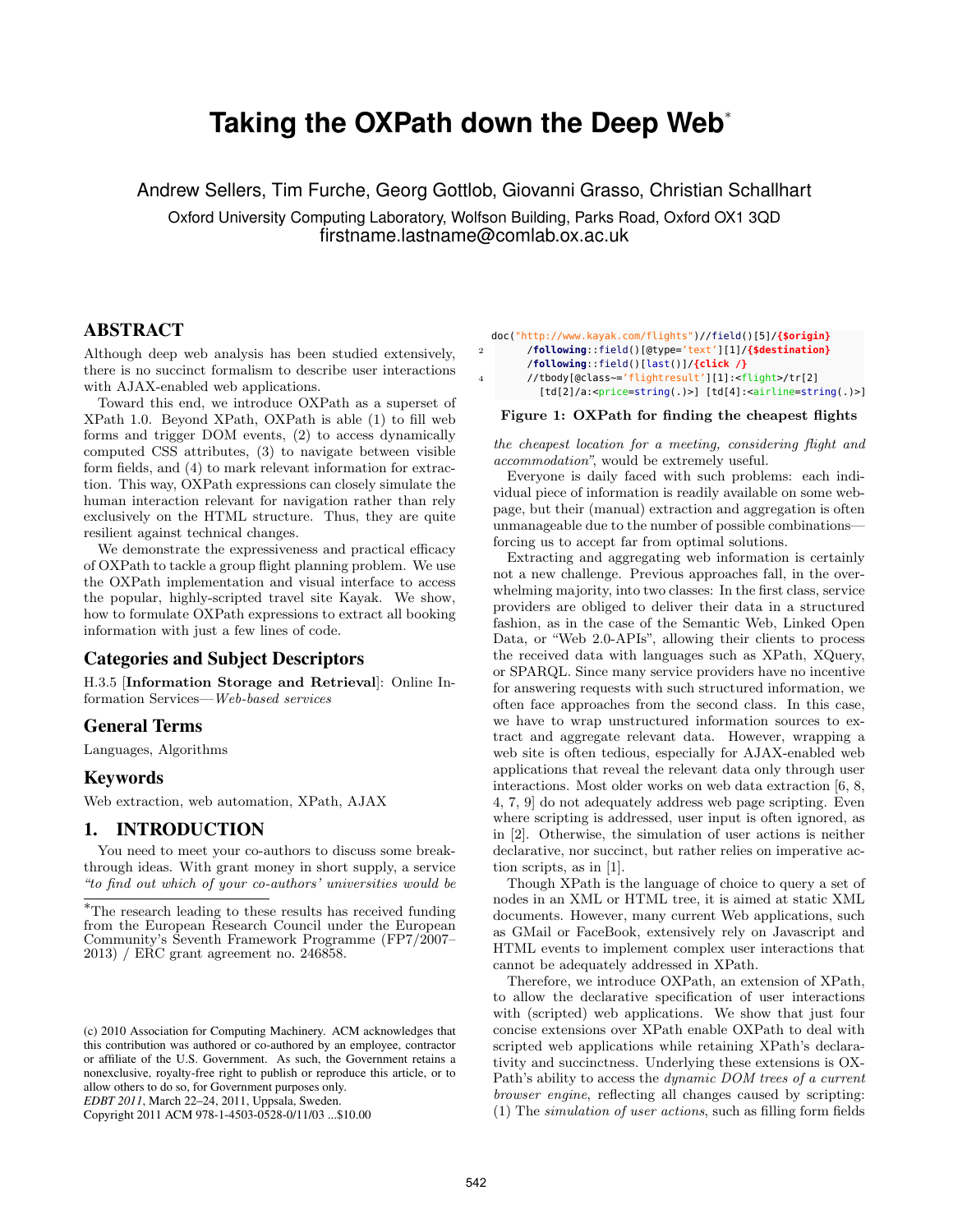or hovering over a details button, enables interaction with AJAX applications which modify the DOM dynamically. (2) Selection based on dynamically computed CSS attributes allows navigation e.g. to the first green section title. (3) For expressing the interaction with forms, navigation exclusively relying on visible fields is essential. (4) Marking expressions allows identification of relevant pieces for extraction.

Our demonstration shows how OXPath is able to extract the data needed for finding the cheapest location for a group meeting from existing travel sites. Figure 1 gives a flavour of the language, displaying an OXPath expression for solving the above task.For details, see Section 3.

We also demonstrate a browser-based visual interface for OXPath which records user interactions (including DOM events, form fillings and navigation) with a Web site and allows visual selection of data values for extraction.

The OXPath prototype and interface are available on diadem-project.info/oxpath under the new BSD license.

# 2. OXPATH: LANGUAGE & SYSTEM

First and foremost OXPath is just XPath: Every XPath expression is also an OXPath expression. We extend XPath with (1) a new kind of location step (for actions and form filling), (2) a new axis (for selecting nodes based on visual attributes), (3) a new node-test (for selecting visible fields), and (4) a new kind of predicate (for marking data to be extracted). For page navigation, we also adapt the notion of Kleene star over path expressions from [5].

OXPath carefully extends XPath with these features in order to provide the necessary expressiveness for web data extraction while remaining able to make strong and favourable guarantees on time and memory w.r.t. expression evaluation. While XQuery was a candidate for extension to form a new language, it allows query composition and queries with arbitrary many variables rather than the two variable limitation of queries of XPath. These features may be useful for general XML processing, but we have found little use for them in web extraction. Certainly, inclusion of these features does not justify the performance penalty and the resulting uncertainty to time and memory requirements.

#### 2.1 Simulating User Interaction

In this section, we limit our presentation to navigating scripted, form-based web applications.

Explicit Event Simulation. For explicitly simulating DOM 3 events such as clicks , OXPath introduces action steps. There are two types of action steps: *contextual ac*tion steps such as **{click}** and absolute action steps such as **{click /}** with a trailing slash. Where XPath expressions select nodes from a single DOM, OXPath expressions may select nodes from multiple DOMs. Actions may modify the current DOM or replace it entirely. Thereby, absolute actions return the root nodes of the DOMs resulting from executing the action. Contextual actions return those nodes in the resulting DOMs, that are matched by the action-free prefix of the expressions. The action-free prefix is built by removing all intermediate contextual actions from the segment starting at the previous absolute action.

For instance, the following expression visits Google News and follows the link to the web site of the top story:

doc("news.google.com")/**desc**::h2.title[1]/a/**{click /}**



We adopt the . operator from CSS as the node test for an HTML class attribute.

Figure 2 illustrates OXPath's architecture for simulating user interactions: We use the web testing framework Html-Unit [3] to simulate a browser. First, an HTML document is cleaned, parsed, and any inline or on-load scripts are executed. On the resulting DOM, we evaluate the expression up to the first action, execute it (and any implicit intermediate actions) for each selected node, and obtain a set of new (or modified) DOMs. The expression up to the next action is evaluated against the new DOMs and so on.

Simulating Form Filling. In addition to actions for explicitly simulating DOM events, OXPath provides actions for filling form fields which usually trigger an entire series of events. The following expression searches for "Oxford":

#### doc("google.com")//input[@name='q']/**{"Oxford"}**/ 2 **following**::input[@type='submit']/**{click}**

It navigates to google.com, simulates a user moving the focus to the search text field (identified by its id q), entering "Oxford" (simulating each keystroke to trigger keyboard events), and clicking on the submit button.

Form filling actions in OXPath are either strings for text fields, numbers for selecting options in a select box, or DOM event keywords. Simulated events invoke all appropriate event hanlders. OXPath also allows the use of XPath variables (such as \$x) in form actions; variable bindings are provided by the environment.

Visual Selection. To allow easy and robust expressions for form filling, navigation between just the visible form fields is essential. Unfortunately, XPath as a general XML selection language does not give access to the visual attributes of DOM nodes. Therefore, we introduce in OX-Path two extensions for lightweight visual navigation: a new axis for accessing CSS properties of DOM nodes and a new node test for selecting only visible form fields.

The **style** axis is comparable to the **attribute** axis, but navigates the (computed) CSS properties of a node rather than its properties. For example, we can select the sources for the top story on Google News using only visual information:

doc("news.google.com")//\*[**style**::color="#767676"]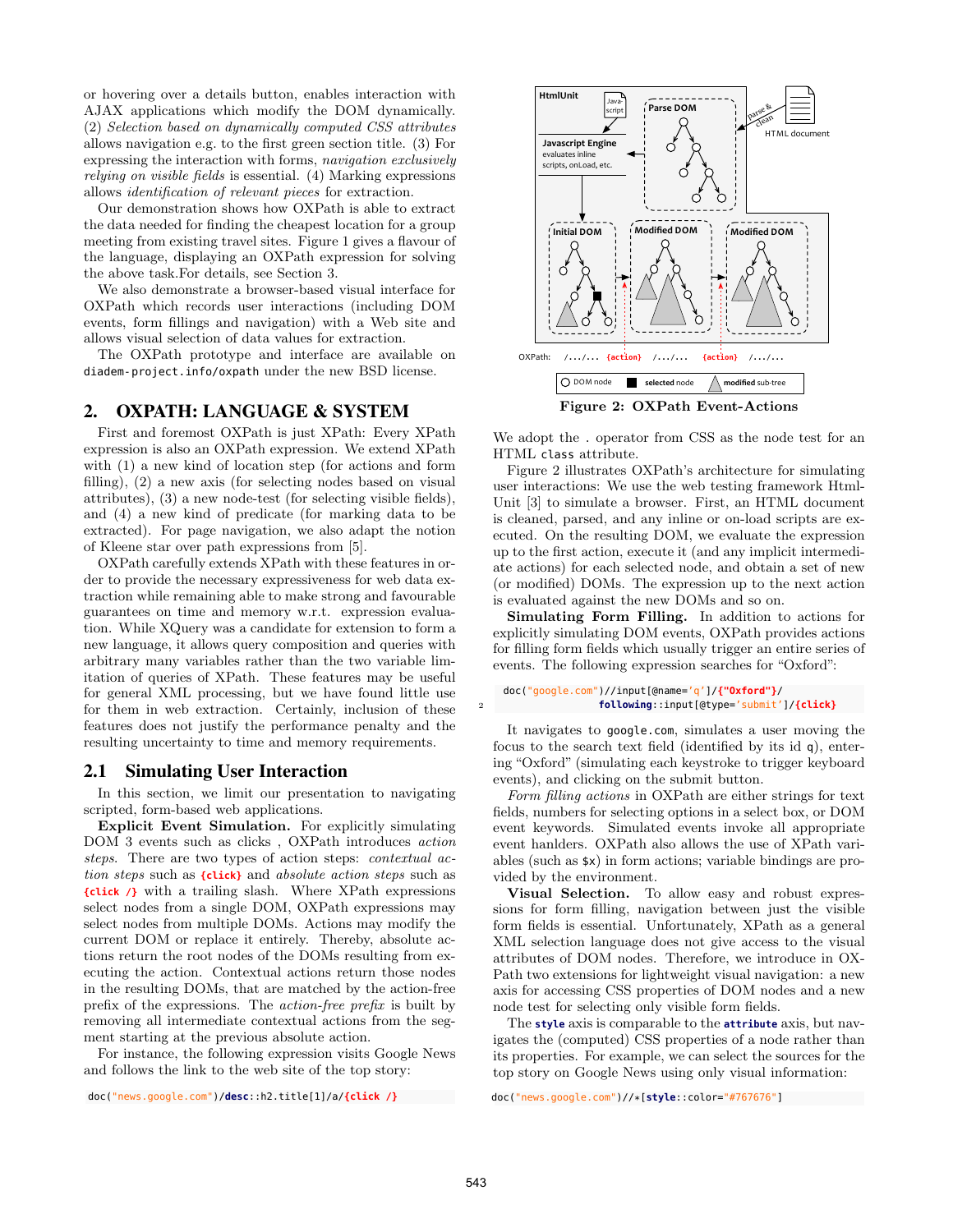

Figure 3: OXPath Page Iteration and Extraction

With the style axis, we can write expressions that are resilient to changes in the HTML structure or changes to id or class attributes. The style axis gives access to the actual CSS properties of DOM nodes (as returned by the DOM style object), regardless of where they are specified. This contrasts to an XPath expression using **attribute**::style which queries only inline style declarations.

The most common use of the **style** axis for deep web extraction is to navigate only over the visible fields of a page. This excludes those fields that have type or visibility hidden, and those that have display property none or are contained in such an element. To speed-up and simplify the navigation of visible form fields, we introduce the node-test field(). In the Google example, we can thus rely only on the order of the visible fields to fill the search form:

```
doc("google.com")/descendant::field()[1]/{"Oxford"}
2 /following::field()[1]/{click}
```
Such an expression is not only easier to write, it is also far more robust against changes on the web site. For it to fail, either the order or set of visible form fields has to change.

Page Iteration. Relevant web data is often organized in records over multiple pages each linking to the next. This is true for most result pages of web forms. Extracting information from all such results then requires following all next links until there is no further. For this purpose, we borrow the Kleene star from [5] to express the repeated navigation over a specified path. The expression //a(/b/d)\*, e.g., selects all nodes reached via alternating b and d nodes from an a node. For navigating result pages for web forms this is particularly useful: From the search result, we collect all the result pages by repeatedly clicking on the next link. Since we use an absolute action step, the remaining expression //h3 is evaluated relative to the roots of all these pages.

```
... foll::field()[1]/{click /}
2 (//table[@id='nav']/descendant::a[last()]/{click /})*//h3
```
We can limit the number of pages navigated to by a positional predicate, as in any XPath step.

#### 2.2 Data Extraction

Navigation and form filling are ultimately means to data extraction: In XPath, only a single node-set can be returned, while data extraction requires records to be made up by many related attributes. Attributes may be atomic or records themselves, thus allowing record nesting. Thus, the result of an OXPath expression is the set of selected nodes and an XML document with the extracted records. We introduce a new kind of predicate, the extraction marker, for indicating both representative nodes for records and their attributes. Extraction markers for records are denoted as in



Figure 4: Kayak flight search form

:<story> following the expression selecting the desired nodes. Those for attributes are denoted as in :<title=string(.)>, specifying the value to be extracted. For instance,

```
doc("news.google.com")//div[@class~="story"]:<story>
2 [.//h2:<title=string(.)>]
       [.//span[style::color="#767676"]:<source=string(.)>]
```
extracts, from Google News, a story element for each current story, containing its title and its sources, as in:

```
<story><title >Tax cuts ...</title>
2 <source>Washington Post</source>
         <source>Wall Street Journal</source> ... </story>
```
The :<source> marker occurs in a predicate after :<story>. Thus, the extracted source elements are children of the story records in the output. In general, the structure of a record mirrors the structure of the OXPath expression: An extraction marker in a predicate represents an attribute to the (last) extraction marker outside the predicate. Attributes within a record are returned in document order.

Figure 3 summarizes the typical extraction process on a form-driven web application: (1) On the search page, we navigate and fill form fields with the specified values and submit the form. (2) On the first result page, we extract all items that match OXPath expressions with extraction markers (here the  $:\langle \text{Price} \rangle$ ). (3) Most web sites paginate the results, and thus OXPath expressions often contain page iterations. On each result page, we follow the link to the next result page until there is no further such link.

## 3. DEMO DESCRIPTION

In the demo, we extract data from the flight booking site Kayak (kayak.com/flights) and present on our project page (diadem-project.info/oxpath) examples from other sites.

Web application. Kayak showcases OXPath's capability to deal with modern web applications as it uses a heavily scripted interface. Figure 4 shows its search form. Though that form contains a "Search" button, form submission is triggered by an event handler. Results are presented as structured records ordered by price. However, to access details such as the flight number, the user has to click on a link that retrieves those details asynchronously and displays them dynamically. In the demonstration, we give a brief run-through of searching on Kayak, including a visualization of the used event handlers.

Filling the Search Form. Let's turn again to the query from the introduction: "Find out which of your co-authors' universities would be the cheapest location for a meeting,